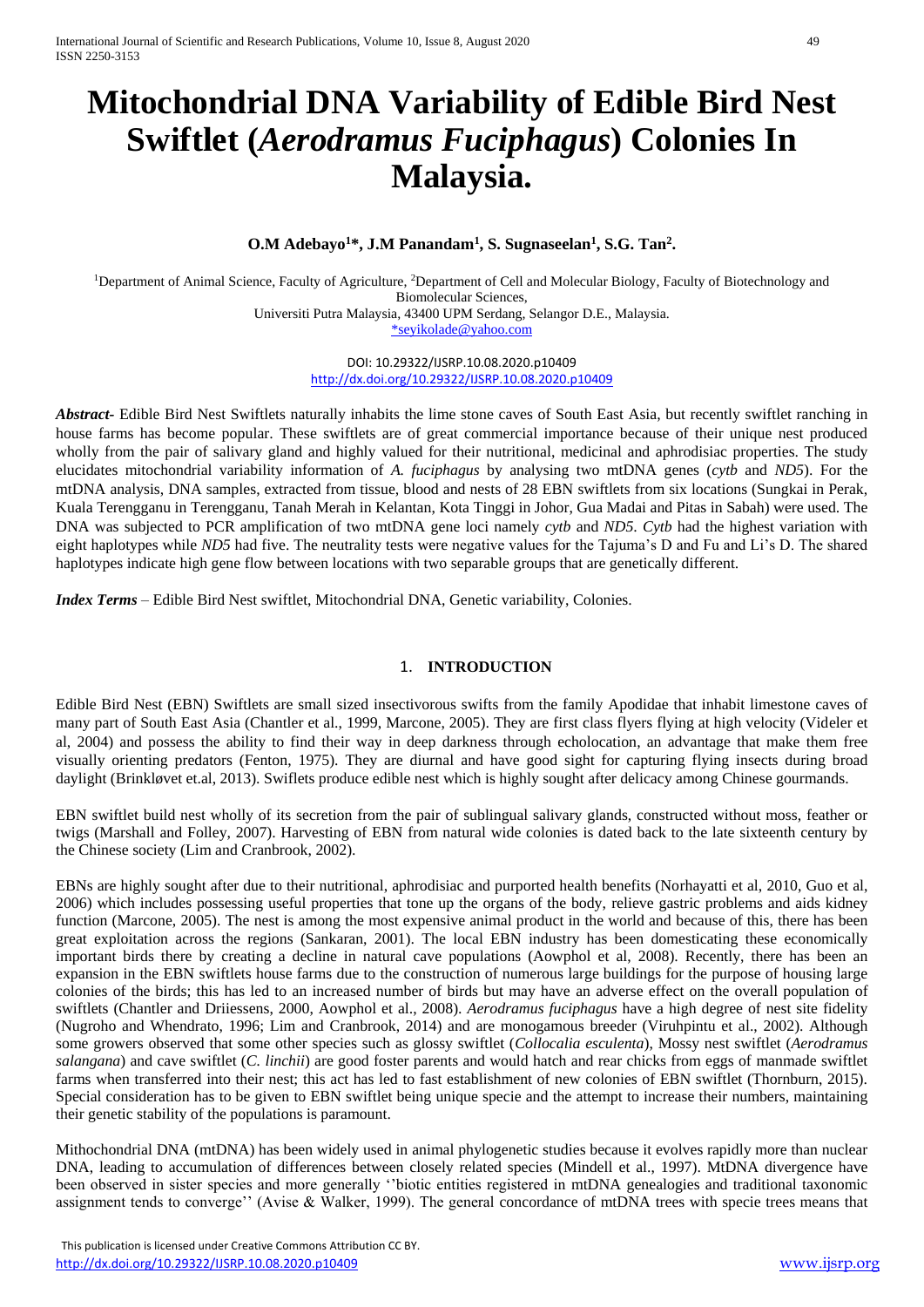International Journal of Scientific and Research Publications, Volume 10, Issue 8, August 2020 50 ISSN 2250-3153

analysing their mtDNA can identify species of specimen (Herbert et al, 2004). Although many species show phylogeographic subdivisions usually uniting into single lineages, sequence divergences are greater among species than within species and thus mtDNA genealogies captures biological discontinuities recognized by taxonomist as species.

Cytochrome b gene (*cytb*) is the most frequently used mtDNA marker (Parson et al, 2000; Burns et al, 2009) and most extensively sequenced gene to date for vertebrates (Irwin et al, 1991). *Cytb* gene is rich in phylogenetic information and there is better characterization of the molecular systems evolutionary dynamics (Esposti et al, 1993). NADH dehydrogenase subunit (*ND5*) genes have been used for avian specie identification and phylogenetic reconstruction based on fewer anomalies (Nakamura, 2009), relative similarities among lineage nucleotide composition and phylogenetic utility in distantly and closely related lineages (Paton and Baker, 2006). Adequate knowledge about the delineation among swiftlet specie in Malaysia is necessary to evaluate genetic variation and its effect on the growing industry on local swiftlet populations. The study aimed to assess mtDNA genes (*cytb* and *ND5*) and elucidate the genetic variability of *A. fuciphagus* across locations in Malaysia.

#### 2. **MATERIAL AND METHOD**

#### **SAMPLING**

Blood samples of EBN swiftlets were collected from house farms at Sungkai Perak (five individual); Tanah Merah, Kelantan (five individuals). Tissues (Dead birds) were collected from house farms at Kuala Terengganu, Terengganu (five individual). Edible nest from house farms at Kota Tinggi, Johor (five), Pitas Sabah (three) and nest from cave at Gua Madai, Sabah (five). Three Pacific swallows (*Hirundo tahitica*) were collected from Sungkai, Perak to serve as an out-group for comparison.

## **DNA EXTRACTION**

Genomic DNA was extracted from blood and tissue samples using the DNeasy blood and tissue kit (Qiagen, California) following the manufacturer's instructions. DNA extraction from the nest was done using the wizard extraction protocol. Two hundred and fifty milligram of dried EBN was weighed and crushed. The powdered samples was placed into 15ml falcon tube and 3ml of extraction buffer (150mM NaCl, 2mM EDTA, 1% SDS (w/v), 10 mM Tris: HCl pH 8.0) was added and mixed. This was followed by addition of 350ml guanidine thiocyanate (Sigma, USA) and 140μl of Proteinase K (>600 mAU/ml). The mixture was incubated at 56ºC for 3 h in a water bath. The supernatant was transferred into 2ml micro centrifuge tube and Wizard DNA Clean- Up Resin (Promega USA) was used following the manufacturer's instruction.

#### **PCR AMPLIFICATION AND SEQUENCING**

The *cytb* and *ND5* regions of the mtDNA were amplified using the primers cyt-*b*258 (5'-CGGAGCCTCATTCTTCTTCA-3') and cyt-*b*820 (5'-ATCATTCCGGCTTGATATGG-3') for *cytb*, designed by Aowphol et al, (2008) and F: (5;- CCTATTTTGCGGATGTCTTGTTC-3'), R: (5'- CAGGAAAATCCGCTCAATTCGG) for *ND5* (Garcia-Moreno et al, 1999). PCR amplification was carried out in 30 μL reactions containing 3 μL of 10X Pfu Buffer with MgSO4, 0.6 μL (10 mM) dNTP, 0.3 μL (2.5U) of Pfu DNA polymerase, 0.1 μM of each primer and 50 ng of DNA template. The PCR protocol for the amplification of the *cytb* region consisted of an initial denaturisation for 5 min at 95°C, followed by 8 cycles of denaturation at 95°C for 30 s, annealing at 64°C for 30 s, extension at 72°C for 30 s, followed by 29 cycles of denaturation at 95°C for 30s, annealing at 54°C for 30s, extension for 1min at 72°C and a final extension for 10 min at 72°C. The PCR protocol for the amplification of the *ND5* region consisted of an initial denaturisation for 5 min at 95°C, followed by 35 cycles of denaturation at 94°C for 1min, annealing at 64°C for 30 s, extension at 72°C for 30 s, followed by 29 cycles of denaturation at 95°C for 30s, annealing at 50°C for 1min, extension at 72°C for 1min and a final extension for 10 min at 72°C. The PCR products were run in 1.5% low melt agarose gel with ethidium bromide and the gel were viewed under ultraviolent light. Gels were cut and purified using the GeneAll gel purification kit (Korea). Cloning of mtDNA regions was performed using Thermo Scientific CloneJET® PCR cloning kit (Germany). 3 colonies were picked from each sample. Plasmid extraction was done using GeneAll® HYBRID- $Q^{TM}$  PLASMID RAPIDPREP (Korea). The purified plasmids were sequenced using the service provider (First Base Sdn. Bhd., Malaysia).

#### **MtDNA SEQUENCE ANALYSIS**

The DNA sequences obtained from the clones were subjected to multiple alignments using BioEDit v7.0.9 software and consensus sequences were generated. Phylogenetic analyses were performed with the aligned sequences using MEGA5 software (Tamura et al., 2011). Best Modal Test (MEGA5) for each gene was determined by picking the lowest Bayesian Identity Criterion (BIC). Jukes-Cantor model was used to test the suitability of the data set for Neighbour Joining (NJ) trees, if average pairwise distance is <1.0, then it is applicable. Calculation of the distance values among mtDNA fragments sequences were done using Tamura – Nei 3 Parameter model based on the BIC value implemented in MEGA5. Performing the bootstrap test of phylogeny, bootstrap replicates of 1000 and the default random seed were used. The haplotype and nucleotide diversity were done using DnaSP version 3 (Rozas and Rozas, 1999). Additional samples of mtDNA fragments of other species were obtained from GenBank for comparison with EBN swiftlets samples used in this study.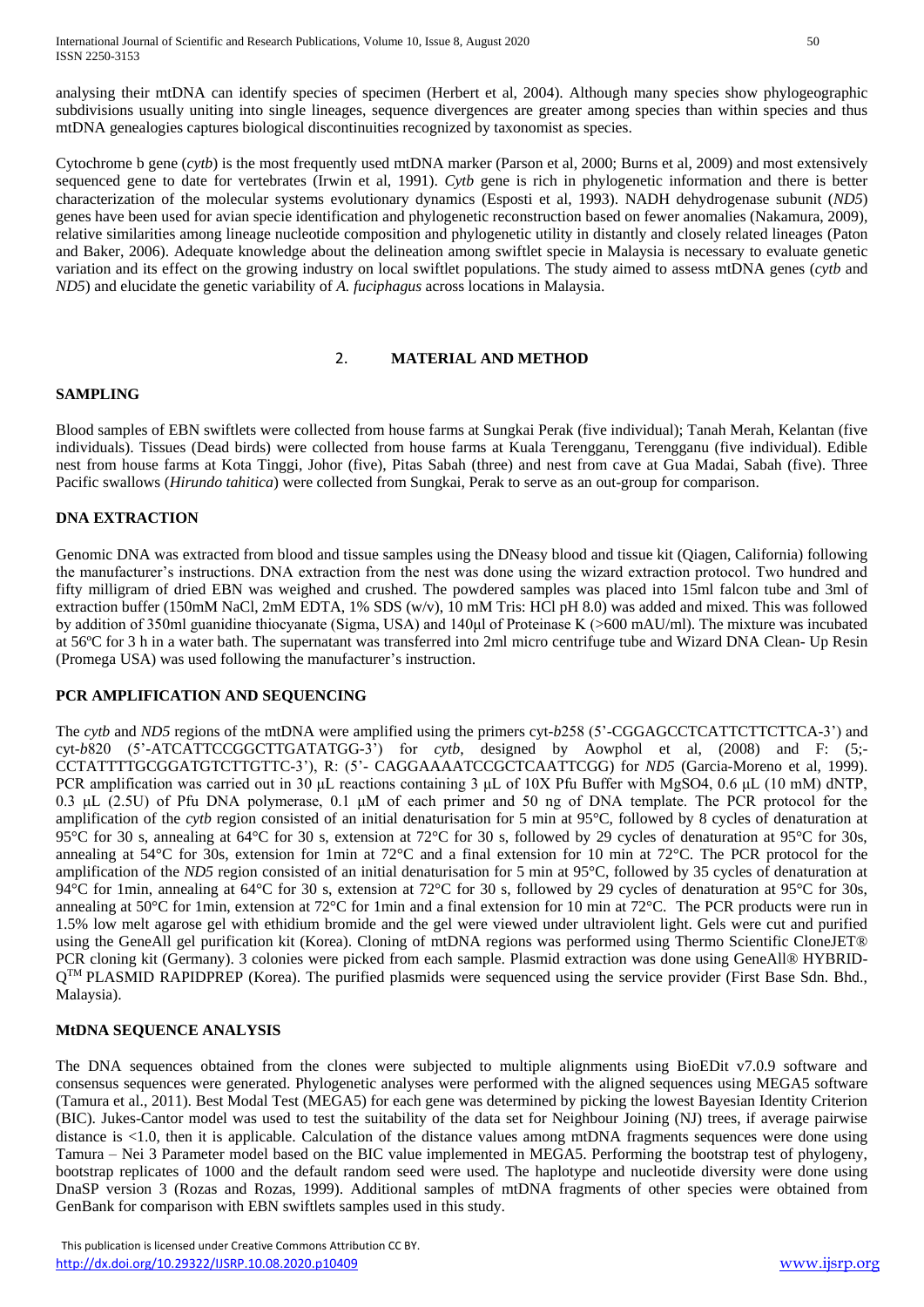### 3. **RESULTS AND DISCUSSION**

Aligned DNA sequences of *cytb* region (563bp) revealed a total of 14 polymorphic sites and 8 haplotypes (Tab 1). Among the 28 samples used, haplotype 1 was the most frequent, exhibited by 13 individuals across four locations. The out-group *H. tahitica* also exhibited this haplotype meaning homology is observed in both species. Genetic diversity of mtDNA *cytb* (Tab 2) shows the overall haplotype and nucleotide diversity to be 0.847 and 0.009 respectively. There were no significant differences (P>0.10) in the neutrality test based on the negative value of Tajuma's D and Fu & Li's D (P>0.10). Neighbour Joining tree (Fig 1) constructed shows there were sub- clades with majority of the sequences being tightly associated. Sungkai, Perak and Tanah Merah samples showed close genetic affinities from evidence on the branching pattern. There are no clear evidences of geographical clustering among EBN swiftlets populations. Haplotype 2-8 were in sub- clade separated from *A. fuciphagus amechanus spp*. The DNA sequences have been deposited in GenBank under accession number KJ671364- KJ671391.

A fragment of (418bp) was derived for EBN swiftlets from the amplification of mtDNA *ND5*. Six polymorphic sites and five haplotypes were detected (Tab 3). Haplotype 1 was common to all location. Samples from Kota Tinggi and Sungkai had two unique haplotypes each. There were no significant differences based on the negative Tajuma's D and Fu & Li's D (P>0.10) (Tab 4). Negative values are indicative of a possible departure from neutral expectations. Neighbour joining constructed shows no clear evidences of geographical clustering among population. Haplotypes were grouped into a clade because there were no reference sequences of *A.fuciphagus* for comparison in the GenBank (Fig 2). DNA sequences have been deposited in GenBank under accession number KJ671392-KJ671419. Intraspecific variations observed in *ND5* are due to the slow evolving nature of the gene (Mindell and Honeycutt, 1990).

In *cytb*, the most frequent haplotype were found in samples representing both cave and house population from South of Peninsular Malaysia (Kota Tinggi), East of Peninsular Malaysia (Kuala Terengganu) and East Malaysia (Gua Madai and Pitas) showing a substantial mtDNA gene flow and structured demographic population. These regions of mtDNA have been used to detect structure of populations in many avian species because it evolves relatively fast (Buer-kle 1999; Burg and Croxall, 2001). House samples from East Peninsular (Tanah Merah) and North Peninsular (Sungkai) had many variations but with fewer frequency of haplotypes. Majority of the haplotypes (H2 – H8) from the *cytb* are less abundant, less widespread and did not cluster with samples retrieved from the GenBank. The most frequent haplotype was unique suggesting significant genetic distinction and there may be subspecies delineation in the swiftlet population of Malaysia. Phylogenetic tree show that EBN swiftlet form a moderately supported cluster with brown- rump swiftlet *A.fuciphagus vestitus* (BS 79%) and they are different from *A. fuciphagus amechanus* spp. This was supported by Cranbrook et al, 2013, showing that the name *A. fuciphagus amechanus* is not applicable to swiftlet from Peninsular Malaysia. Similar findings of two clades populations were observed in the work of (Goh et al, 2018) among house farm swiflets in Malaysia, the first clade was samples from across Peninsular Malaysia and Borneo States of Malaysia while the second clade was from Pahang, Malaysia. This was also justified in the conclusion by (Chasen, 1933, 1935) that there are two *Aerodramus* swiftlet making white nests and they are separated by habits which include choice of nesting site.

The Neutrality test values were negative for the gene loci indicating possible departure from neutral expectation. It could be that the population has not yet reached equilibrium with most mutation tending to be unique to a single lineage or that the sample sizes were small. However, negative values were also reported in larger samples in Thailand, indicating high genetic variation within colonies than between colonies (Aowphol et al, 2008).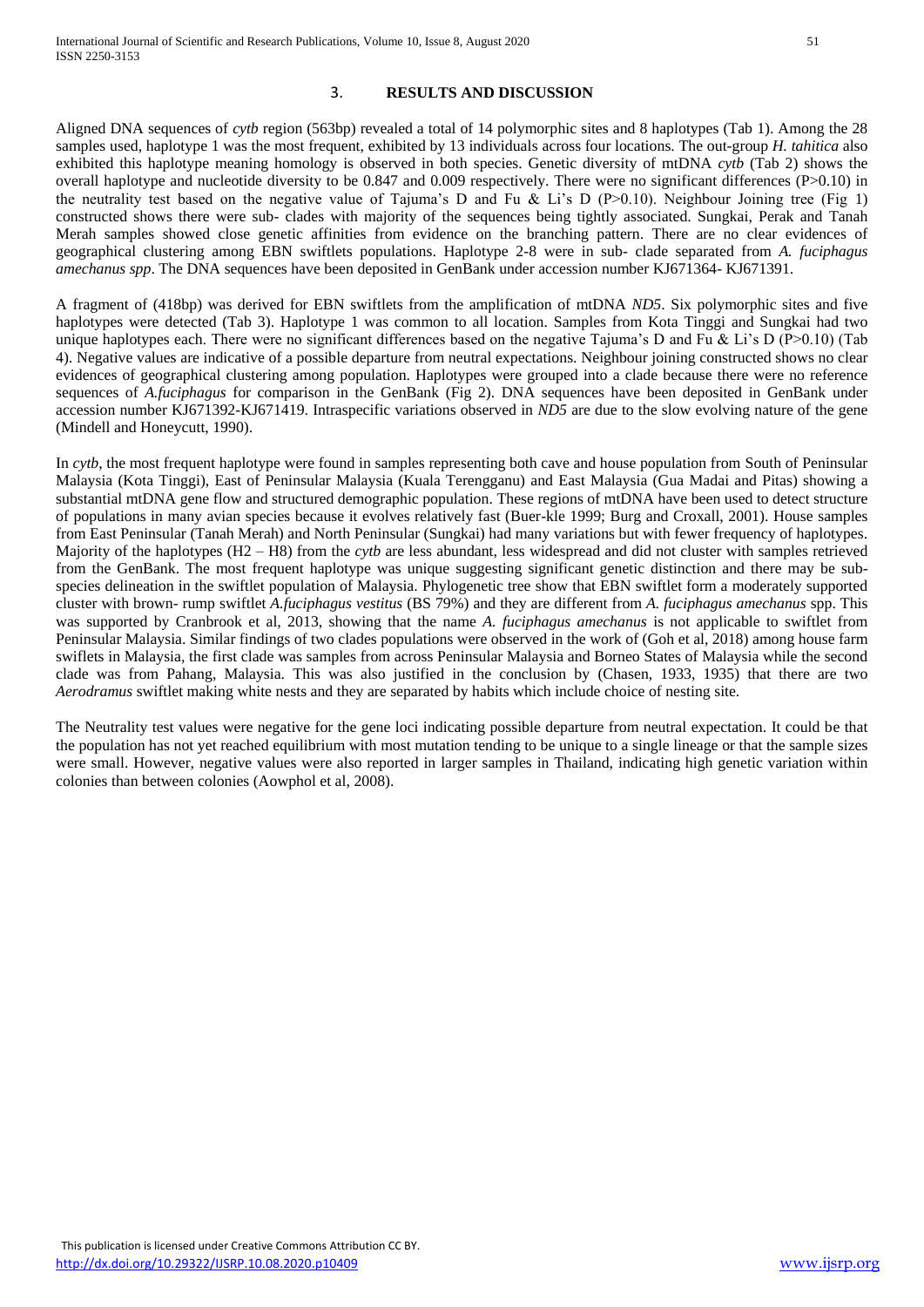International Journal of Scientific and Research Publications, Volume 10, Issue 8, August 2020 52 ISSN 2250-3153



Fig 1. Neighbour Joining phylogenetic trees based on the haplotypes of mtDNA *cytb* locus in *A. fuciphagus.* Haplotypes labelled as *A. fuciphagus* are those retrieved from the GenBank. *Apus apus* was used as an outgroup because *H. tahitica* had similar haplotype sequence as *A. fuciphagus.* Numbers indicate the percentage of confidence level for each node estimated at 1000 bootstrap value.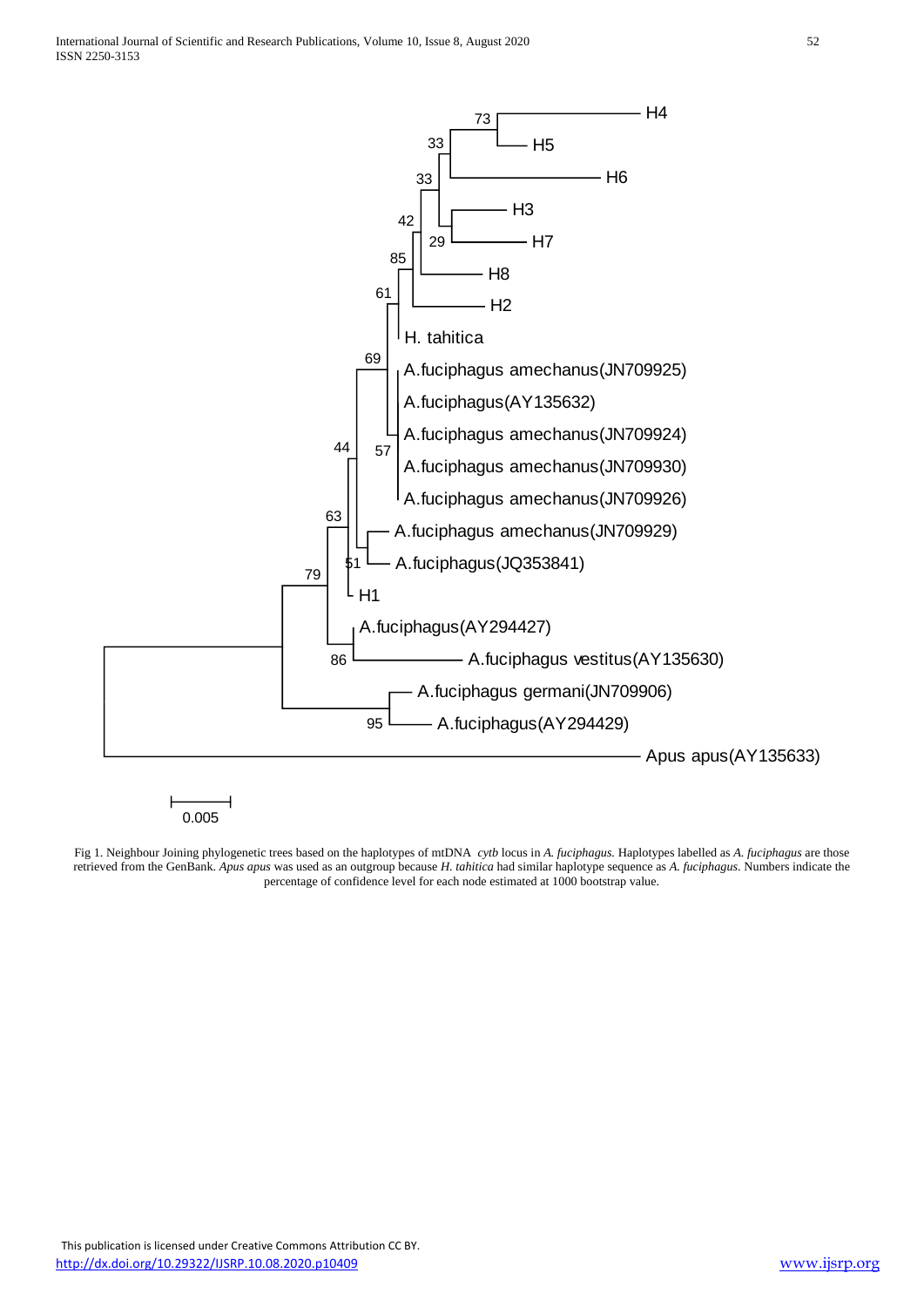

Fig 2. Neighbour Joining phylogenetic trees based on the mtDNA *ND5* gene locus of five haplotypes used in this study and other sequence retrieved from GenBank. *H. tahitica* was used as outgroup. Numbers indicate the Percentage of confidence level for each node estimated at 1000 bootstrap value.

Genetic variation is influenced by a lot of factors such as reproduction, behaviour, migration, population size, natural selection and historical events. There are no natural inland population of white nest swiftlet in Peninsular Malaysia and despite the high number of house farms, EBN swiftlets usually do not revert to cave nesting site (Goh et al, 2018). But with the availability of improved environment and reproductive propensity by man, EBN swiftlets has increased in both number of individuals and the colonies. Initially, they are sourced from natural caves and house farms buildings but more recently, birds in the new buildings may have come from any established colonies in buildings. After earlier population separated from their natural habitat, there was continuity of populations of house farms resulting in homogeneity of their sequence thereby making them to be distinct. EBN swiftlets have high level nest site fidelity which could have led to genetic differentiation but it was not observed in this study. We found lack of genetic structure for EBN swiftlets of Malaysia but both clade (H1 and H2- H8) observed are genetically separable. The result of this study could be used as information to monitor the changes in the genetic variability of the local EBN swiftlet population. Genetic study should not be limited to mtDNA loci, nuclear markers such as microsatellites and SNPs in nuclear DNA should also be used.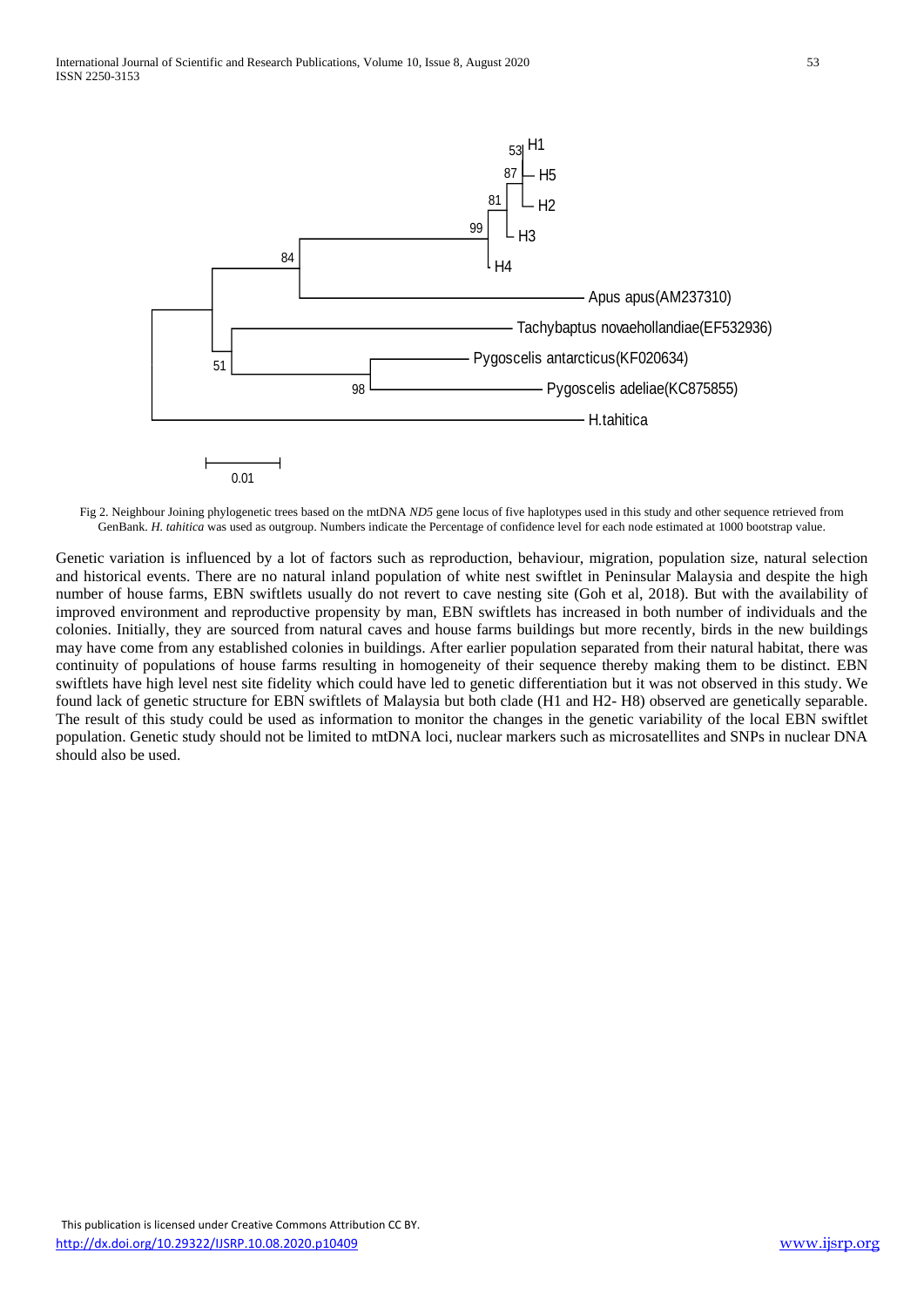|                 |                |    |                      |   |   |              |   | <b>Position</b>      |               |            |           |           |           |         |           |    |    | Frequency      |                |    |                 |            |
|-----------------|----------------|----|----------------------|---|---|--------------|---|----------------------|---------------|------------|-----------|-----------|-----------|---------|-----------|----|----|----------------|----------------|----|-----------------|------------|
|                 |                | 5. |                      |   |   |              |   |                      |               |            |           |           | 5         | 5       |           |    |    |                |                |    |                 | % of total |
| Haplotype       |                |    |                      |   |   |              |   |                      | 3             | 3          | 3         | 3         | 3         | 3       | <b>SP</b> | TM | KT | <b>GM</b>      | PT             | KG | <b>Total No</b> | no of      |
|                 | $\overline{4}$ | 3  | 4                    | 9 | 3 |              |   | 9                    | 0             |            |           | 3         | 4         | 5       |           |    |    |                |                |    | of samples      | haplotypes |
|                 |                |    | С                    | C |   | А            | C | $\mathcal{C}$        | $\mathcal{C}$ |            | A         | G         |           | A       |           |    |    | 3              |                | 4  | 13              | 46.4       |
| 2               | C              |    |                      |   |   |              |   |                      |               |            |           |           |           |         |           |    |    | $\mathfrak{D}$ | $\overline{2}$ |    |                 | 17.9       |
| 3               |                |    |                      |   |   |              |   |                      |               | G          |           |           |           | С       |           |    |    |                |                |    | ◠               | 7.1        |
|                 |                |    |                      |   | G | G            |   |                      | T             |            |           | A         | C         |         |           |    |    |                |                |    |                 | 7.1        |
|                 | ٠              |    |                      |   |   |              |   |                      |               |            |           |           | C         |         |           |    |    |                |                |    |                 | 7.1        |
| 6               |                |    |                      |   |   |              |   |                      |               |            |           |           |           |         |           |    |    |                |                |    |                 | 7.1        |
|                 |                |    |                      |   |   | C            |   | A                    | A             |            |           |           |           |         |           |    |    |                |                |    |                 | 3.6        |
| 8               | C              |    |                      | T |   | $\mathsf{C}$ |   | $\ddot{\phantom{1}}$ | $\bullet$     | $\sim 100$ | $\bullet$ |           |           |         | $\cdot$   |    |    |                |                |    |                 | 3.6        |
| <b>Total No</b> |                |    |                      |   |   |              |   |                      |               |            |           |           |           |         |           |    |    |                |                |    |                 |            |
| of              |                |    |                      |   |   |              |   |                      |               |            |           |           |           |         |           |    |    |                |                |    |                 |            |
| Haplotypes      |                |    |                      |   |   |              |   |                      |               |            |           |           |           |         | 5         |    |    | $\overline{2}$ | 2              | 2  | 28              | 100        |
| H. tahitica     | $\cdot$        |    | $\ddot{\phantom{1}}$ |   |   |              |   |                      | $\bullet$     |            | ٠         | $\bullet$ | $\bullet$ | $\cdot$ |           |    |    |                |                |    | 3               |            |

**Table 1.** Haplotypes showing the polymorphic sites, base polymorphism and distribution across locations for mtDNA *cytb* region

SP- Sungkai, TM- Tanah Merah, GM- Gua Madai and KT- Kuala Terengganu, PT- Pitas, KG- Kota Tinggi. A – adenine, C – cytosine, G- guanine, T – Thymine. Position numbering based on the sequences generated in this study.

| <b>Population</b> | N  | Polymorphic<br>site | No of<br>haplotype | Haplotype<br><b>Diversity</b><br>(H) | <b>Nucleotide</b><br><b>Diversity</b><br>$(\pi)$ | Tajima's D | Fu and Li's D |
|-------------------|----|---------------------|--------------------|--------------------------------------|--------------------------------------------------|------------|---------------|
| Sungkai           | 5  | 14                  | 5                  | 1.000                                | 0.017                                            | $-0.884$   | $-0.253$      |
| Kuala Terengganu  | 5  | 5                   |                    | 0.700                                | 0.004                                            | $-1.124$   | $-1.124$      |
| Gua Madai         | 5. | 3                   | 2                  | 0.900                                | 0.001                                            | $-0.175$   | $-0.175$      |
| Tanah Merah       | 5  | 14                  | 5                  | 1.000                                | 0.017                                            | $-0.340$   | $-0.065$      |
| Pitas             | 3  |                     | 2                  | 0.667                                | 0.001                                            |            |               |
| Kota Tinggi       | 5  |                     |                    | 0.440                                | 0.001                                            | $-0.817$   | $-0.817$      |
| <b>Total</b>      | 28 | 14                  | 8                  | 0.847                                | 0.009                                            | $-1.522$   | $-1.262$      |

**Table 2.** Genetic diversity indices of the mtDNA *cytb* region in six populations across Malaysia.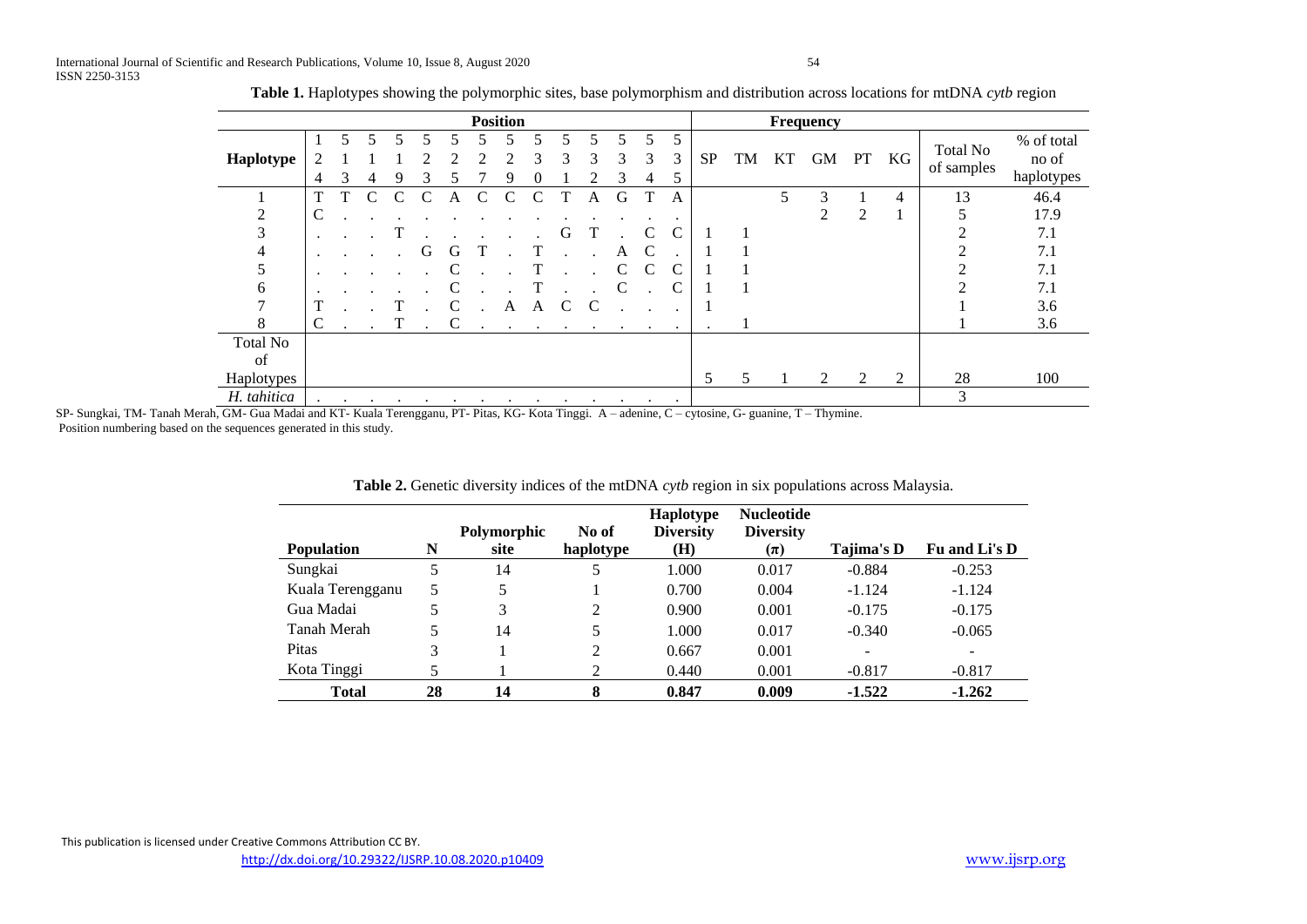|                           |               |               |                    | <b>Position</b> |             |             |           |    |    | <b>Frequency</b> |           |    |                           |                                   |
|---------------------------|---------------|---------------|--------------------|-----------------|-------------|-------------|-----------|----|----|------------------|-----------|----|---------------------------|-----------------------------------|
| Haplotype                 | $\theta$<br>4 | $\Omega$<br>2 | 2<br>$\theta$<br>2 | 3<br>2<br>6     | 3<br>2<br>9 | 3<br>3<br>2 | <b>SP</b> | TM | KT | <b>GM</b>        | <b>PT</b> | KG | Total<br>No of<br>samples | % of total<br>no of<br>haplotypes |
|                           | T             | C             | G                  |                 | C           | C           | 3         | 5  | 5  | 5                | 3         | 3  | 24                        | 85.7                              |
| $\overline{2}$            |               | T             |                    |                 |             | ٠           |           |    |    |                  |           |    |                           | 3.6                               |
| 3                         | C             |               |                    | C               |             | ٠           |           |    |    |                  |           |    |                           | 3.6                               |
| 4                         | ٠             |               |                    |                 |             | A           |           |    |    |                  |           |    |                           | 3.6                               |
| 5                         | $\bullet$     | $\bullet$     | A                  | $\bullet$       | $\cdot$     | ٠           |           |    |    |                  |           |    |                           | 3.6                               |
| Total No of<br>Haplotypes |               |               |                    |                 |             |             | 3         |    |    |                  |           | 3  | 28                        | 100                               |
| H. tahitica               |               |               |                    |                 |             | A           |           |    |    |                  |           |    | 3                         |                                   |

SP- Sungkai, TM- Tanah Merah, GM- Gua Madai and KT- Kuala Terengganu, PT- Pitas, KG- Kota Tinggi. A – adenine, C – cytosine, G- guanine, T – thymine. *H. tahitica* – outgroup. Position numbering based on the sequences generated in this study.

|  |  |  |  |  |  | Table 4. Genetic diversity indices for the MtDNA ND5 region in six populations across Malaysia |
|--|--|--|--|--|--|------------------------------------------------------------------------------------------------|
|  |  |  |  |  |  |                                                                                                |

|                   |    |             |           | Haplotype        |                   |            |                          |
|-------------------|----|-------------|-----------|------------------|-------------------|------------|--------------------------|
|                   |    | Polymorphic | No of     | <b>Diversity</b> | <b>Nucleotide</b> |            |                          |
| <b>Population</b> | N  | site        | haplotype | (H)              | Diversity $(\pi)$ | Tajima's D | Fu and Li's D            |
| Sungkai           |    | 3           | 3         | 0.700            | 0.003             | $-1.048$   | $-1.048$                 |
| Kuala Terengganu  |    | 0           |           | 0.000            |                   |            | $\overline{\phantom{0}}$ |
| Gua Madai         |    | 0           |           | 0.000            |                   |            | $\overline{\phantom{0}}$ |
| Tanah Merah       |    | $\Omega$    |           | 0.000            |                   |            | -                        |
| Pitas             | 3  | 0           |           | 0.000            |                   |            | -                        |
| Kota Tinggi       |    | 4           | 3         | 0.700            | 0.004             | $-1.094$   | $-1.094$                 |
| <b>Total</b>      | 28 | 6           | 5         | 0.270            | 0.001             | $-1.972$   | $-2.595$                 |

#### **Acknowledgments**

We are grateful to the Ministry of Agriculture and Agro Based Industry for the Research grant and Centre of Excellence on Swiftlets, Faculty of Veterinary Medicine, Universiti Putra Malaysia. Also, we appreciate Department of Veterinary Services, Malaysia for the support during collection of samples.

The authors gratefully acknowledge Dr Reuben and the staffs of Parasitology Laboratory, Faculty of Veterinary Medicine for allowing us use Laboratory facilities. Special thanks to the staff of Genetic Laboratory, Department of Animal Science, Kamariah Jamhari, for her assistance. The authors express their gratitude to house- farm owners who permitted us during sample collections.

#### **Reference**

- [1] Aowphol, A, Voris, H. K, Feldheim, K. A, Harnyuttanakorn, P., and Thirakhupt, K. *Genetic Homogeneity Among Colonies of the White-Nest Swiftlet (Aerodramus fuciphagus) in Thailand*. Zoological Science, 2008, 25(4), 372-380.
- [2] Avise, J. C, Walker, D. *Species realities and numbers in sexual vertebrates: perspectives from an asexually transmitted genome*. Proceedings of the National Academy of Sciences, 1999, 96(3), 992-995.
- [3] Brinkløv, S, Fenton, M.B and Radcliffe, J.M. *Echolocation in Oilbirds and Swiftlets*. Frontiers in Physiology 2013, 4(123), 1-12.
- [4] Buerkle, C. A. *The historical pattern of gene flow among migratory and non-migratory populations of prairie warblers Aves: Parulinae*. Evolution, 1999, 53, 1915-1924.
- [5] Burg, T. M and Croxall, J. P. *Global relationships amongst black*‐*browed and grey*‐*headed albatrosses: analysis of population structure using mitochondrial DNA and microsatellites*. Molecular Ecology, 2001, 10(11), 2647-2660.
- [6] Burns, K. J, Racicot and R. A. *Molecular phylogenetics of a clade of lowland tanagers: implications for avian participation in the Great American Interchange*. The Auk, 2009, 126(3), 635-648.
- [7] Chantler, P and Driessens, G. *Swifts: A Guide to the Swifts and Treeswifts of the World*. A&C Black, 2000.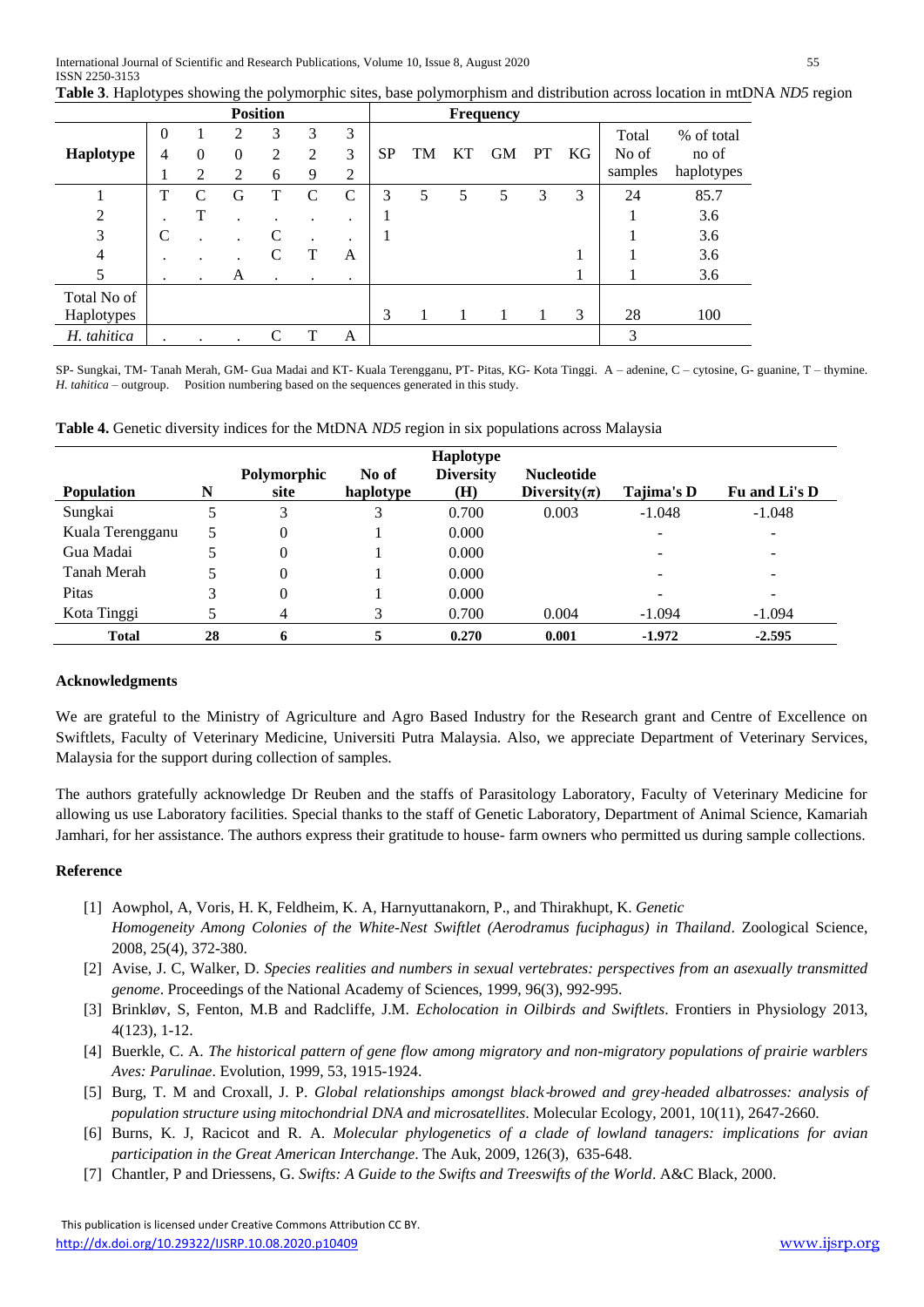- [8] Chantler, P, Wells, D and Schuchmann, K. *Family Apodidae (Swifts).* Handbook of the Birds of the World, 1999, 5, 388- 457.
- [9] Chasen F.N. *Report on the Birds' Nest Caves and Industry of British North Borneo with special Reference to the Gomanton Caves, Jesselton*, Government Printer,1931, 24.
- [10]Chasen F.N. *A handlist of Malaysia birds*. Bulletin of the Raffles Museum, 1935, 11: i-xx, 1-389.
- [11]Cranbrook, E. O, Lim, G. W, Koon, L. C and Rahman, M. A. *The species of white-nest swiftlets (Apodidae, Collocaliini) of Malaysia and the origins of house-farm birds: morphometric and genetic evidence.* Forktail, 2013, (29), 107-119.
- [12]Esposti, M.D, De-Vries, S, Crimi,M, Ghelli, A, Patarnello, T and Meyer, A. *Mitochondrial cytochrome b: evolution and structure of the protein.* Biochimica et biophysica acta, 1993, 1143 (3) 234-271. [http://doi.org/10.1016/0005-](http://doi.org/10.1016/0005-2728(93)90197-n) [2728\(93\)90197-n](http://doi.org/10.1016/0005-2728(93)90197-n)
- [13]Fenton, M. B. *Observations on the biology of some Rhodesian bats, including a key to the Chiroptera of Rhodesia.* Life Sci. Contr., R. Ont. Mus. 1975, 104, 1-27.
- [14]Garcia-Moreno, J, Arctander, P and Fjeldså, J. *Strong diversification at the treeline among Metallura hummingbirds*. The Auk, 1999, 116, 702-711.
- [15]Goh, W.L, Siew W.S, Davies S.E.W, Ball. S, Khoo, G, Rahman M.A, Cranbrook E.O*. Genetic Diversity among white nest swiftlet of the genus Aerodramus (Aves:Apodidae: Collocalia) of house- farms in Malaysia*. Raffles Bulletin of Zoology, 2018, 66: 350-360.
- [16]Guo, C.T, Takahashi, T, Bukawa, W, Takahashi, N, Yagi, H, Kato, K, Suzuki, Y. *Edible bird's nest extract inhibits influenza virus infection.* Antiviral Research, 2006, 70(3), 140-146.
- [17]Hebert, P. D, Stoeckle, M. Y, Zemlak, T. S, Francis, C. M. *Identification of birds through DNA barcodes*. PLoS Biology, 2004, 2(10), e312.
- [18]Irwin, D. M, Kocher, T. D, and Wilson, A. C. *Evolution of the cytochrome b gene of mammals*. Journal of Molecular Evolution, 1991, 32(2), 128-144.
- [19]Lim C.K and Cranbrook E. *Swiftlet of Borneo: builders of edible nests*. Kota Kinabalu: Natural History Publications (Borneo), 2002.
- [20] Lim C.K, and Cranbrook, E. *Swiftlets of Borneo: Builders of Edible Nest*. Natural History Publication (Borneo), 2<sup>nd</sup> ed Kota Kinabalu. 2014.
- [21]Marcone, M.F. *Characterization of the Edible Bird's Nest the 'Caviar of the East'*. Food Research International, 2005, 38(10); 1125-1134.
- [22]Marshall, A, and Folley, S. *The Origin of Nest-Cement in Edible Bird Nest Swiftlets (Collocalia spp).* Proceedings of the Zoological Society of London. 2009, *126*(3), 383-390.
- [23]Mindell, D. P, and Honeycutt, R. L. *Ribosomal RNA in vertebrates: evolution and phylogenetic applications*. Annual Review of Ecology and Systematics, 1990, 21, 541-566.
- [24]Mindell, D. P, Sorenson, M. D, Huddleston, C. J, Miranda Jr, H. C, Knight, A, Sawchuk, S. J, and Yuri, T. *Phylogenetic relationships among and within select avian orders based on mitochondrial DNA*. Avian Molecular Evolution and Systematics, 1997, 213-247.
- [25]Nakamura, H. *Forensic species identification based on size variation of mitochondrial DNA hypervariable regions*. International Journal of Legal Medicine*,* 2009, *123*(2), 177-184.
- [26]Norhayati, M, Azman, O, and Wan Nazaimoon, W. *Preliminary study of the nutritional content of Malaysian edible bird's nest*. Malaysian Journal of Nutrition*,* 2010, *16*(3), 389-396.
- [27] Nugroho, E, and Whendrato, I. *The farming of edible-nest swiftlets in Indonesia.* Paper presented at the Technical Workshop on Conservation Priorities and Actions for Edible-nest Swiftlets, Surabaya, Indonesia, 1996.
- [28]Parson, W, Pegoraro, K, Niederstätter, H, Föger, M, and Steinlechner, M. *Species identification by means of the cytochrome b gene*. International Journal of Legal Medicine, 2000, 114(1-2), 23-28.
- [29]Paton, T. A, and Baker, A. J. *Sequences from 14 mitochondrial genes provide a well-supported phylogeny of the charadriiform birds congruent with the nuclear RAG-1 tree*. Molecular Phylogenetics and Evolution, 2006, 39(3), 657- 667.
- [30]Rozas J and Rozas R. *DnaSP version 3: an integrated program for molecular population genetics and molecular evolution analysis*. Bioinformatics Application Note, 1999, 15: 2, 174-175.
- [31]Sankaran, R. *The status and conservation of the Edible-nest Swiftlet (Collocalia fuciphaga) in the Andaman and Nicobar Islands*. Biological Conservation, 2001, 97(3), 283-294.
- [32]Tamura K, Peterson, D, Peterson N, Stecher G, Nei M and Kumar S. *Molecular Evolutionary Genetics Analysis using maximum Likelihood, evolutionary distance and maximum parsimony methods*. Mol Biol Evol, 2011, 28:2731- 2739.
- [33]Thornburn C.C. *The Edible Nest Swiftlet Industry in South East Asia; Capitalism Meets Commensalism*. Human Ecology, 2015, 43: 179-184.